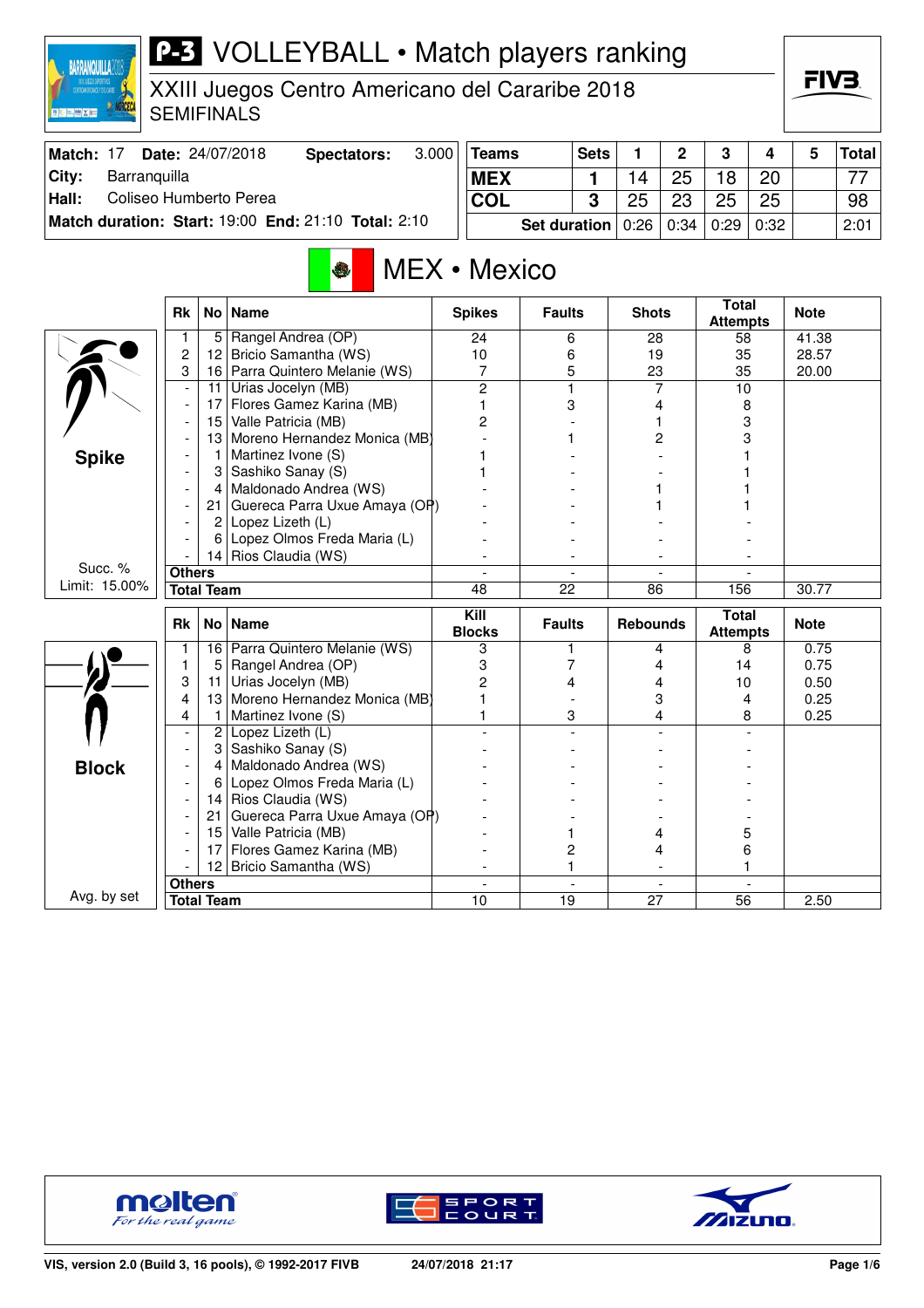| CENTROLNERCANDS Y DEL CARLE<br><b>夏<del>阳回</del> 图 X 图</b> |               |                   | XXIII Juegos Centro Americano del Cararibe 2018<br><b>SEMIFINALS</b> |       |              |               |                         |                             |        |                                 |        | ГІУӘ         |              |
|------------------------------------------------------------|---------------|-------------------|----------------------------------------------------------------------|-------|--------------|---------------|-------------------------|-----------------------------|--------|---------------------------------|--------|--------------|--------------|
| Match: 17                                                  |               |                   | Date: 24/07/2018<br><b>Spectators:</b>                               | 3.000 | <b>Teams</b> |               | <b>Sets</b>             | 1                           | 2      | 3                               | 4      | 5            | <b>Total</b> |
| City:<br>Barranquilla                                      |               |                   |                                                                      |       | <b>MEX</b>   |               | 1                       | 14                          | 25     | 18                              | 20     |              | 77           |
| Hall:<br>Coliseo Humberto Perea                            |               |                   |                                                                      |       | <b>COL</b>   |               | 3                       | 25                          | 23     | 25                              | 25     |              | 98           |
|                                                            |               |                   | Match duration: Start: 19:00 End: 21:10 Total: 2:10                  |       |              | Set duration  |                         | 0:26                        | 0:34   | 0:29                            | 0:32   |              | 2:01         |
|                                                            |               |                   | ♦                                                                    |       | MEX • Mexico |               |                         |                             |        |                                 |        |              |              |
|                                                            | <b>Rk</b>     | No <sub>1</sub>   | <b>Name</b>                                                          |       | <b>Aces</b>  | <b>Faults</b> |                         | <b>Serve</b><br><b>Hits</b> |        | <b>Total</b><br><b>Attempts</b> |        | <b>Note</b>  |              |
|                                                            | 1             | 5                 | Rangel Andrea (OP)                                                   |       | 2            |               | 1                       | 11                          |        | 14                              |        | 0.50         |              |
|                                                            | 2             | 12 <sub>2</sub>   | Bricio Samantha (WS)<br>Lopez Lizeth (L)                             |       | 1            |               | 4                       | 11                          |        | 16                              |        | 0.25         |              |
|                                                            |               | 2<br>3            | Sashiko Sanay (S)                                                    |       |              |               |                         |                             | 5      |                                 | 5      |              |              |
|                                                            |               | 4                 | Maldonado Andrea (WS)                                                |       |              |               |                         |                             | 3      |                                 | 3      |              |              |
|                                                            |               | 6                 | Lopez Olmos Freda Maria (L)                                          |       |              |               |                         |                             |        |                                 |        |              |              |
|                                                            |               | 13                | Moreno Hernandez Monica (MB)                                         |       |              |               |                         |                             | 4      |                                 | 4      |              |              |
| <b>Serve</b>                                               |               | 14                | Rios Claudia (WS)                                                    |       |              |               |                         |                             |        |                                 |        |              |              |
|                                                            |               | 15                | Valle Patricia (MB)                                                  |       |              |               |                         | 10                          |        | 10                              |        |              |              |
|                                                            |               | 16                | Parra Quintero Melanie (WS)                                          |       |              |               |                         |                             | 8      |                                 | 8      |              |              |
|                                                            |               | 21                | Guereca Parra Uxue Amaya (OP)                                        |       |              |               |                         |                             |        |                                 |        |              |              |
|                                                            |               | 17                | Flores Gamez Karina (MB)                                             |       |              | 1             |                         |                             | 4      |                                 | 5      |              |              |
|                                                            |               | 11                | Martinez Ivone (S)<br>Urias Jocelyn (MB)                             |       |              | 1             | 2                       |                             | 7<br>3 |                                 | 9<br>4 |              |              |
|                                                            | <b>Others</b> |                   |                                                                      |       |              |               |                         |                             |        |                                 |        |              |              |
| Avg. by set                                                |               | <b>Total Team</b> |                                                                      |       | 3            |               | 9                       | 66                          |        | 78                              |        | 0.75         |              |
|                                                            |               |                   |                                                                      |       |              |               |                         |                             |        |                                 |        |              |              |
| <b>Team</b>                                                |               |                   | Opponent errors & Team faults                                        |       | 16           |               | 2                       |                             |        | 18                              |        |              |              |
|                                                            | <b>Rk</b>     | No                | <b>Name</b>                                                          |       | <b>Digs</b>  | <b>Faults</b> |                         | <b>Receptions</b>           |        | <b>Total</b><br><b>Attempts</b> |        | <b>Note</b>  |              |
|                                                            |               | $\overline{12}$   | Bricio Samantha (WS)                                                 |       | 11           |               | 5                       |                             | 5      | 21                              |        | 2.75         |              |
|                                                            | 2             | 2                 | Lopez Lizeth (L)                                                     |       | 10           | 11            |                         |                             | 3      | 24                              |        | 2.50         |              |
|                                                            | 3             | 16                | Parra Quintero Melanie (WS)                                          |       | 8            |               | 7                       |                             | 4      | 19                              |        | 2.00         |              |
|                                                            | 4<br>5        | 5                 | Rangel Andrea (OP)<br>Sashiko Sanay (S)                              |       | 5<br>4       | 8             |                         |                             | 8<br>4 | 21<br>9                         |        | 1.25<br>1.00 |              |
|                                                            | 6             | 11                | Urias Jocelyn (MB)                                                   |       | 2            |               |                         |                             | 4      | 6                               |        | 0.50         |              |
|                                                            | 7             | 13                | Moreno Hernandez Monica (MB)                                         |       |              | 1             |                         |                             | 1      |                                 | 3      | 0.25         |              |
| <b>Dig</b>                                                 | 7             | 17                | Flores Gamez Karina (MB)                                             |       |              |               | $\overline{\mathbf{c}}$ |                             | 3      |                                 | 6      | 0.25         |              |
|                                                            | 7             |                   | Martinez Ivone (S)                                                   |       |              |               | $\overline{c}$          |                             | 2      |                                 | 5      | 0.25         |              |
|                                                            | 7             | 6                 | Lopez Olmos Freda Maria (L)                                          |       |              |               |                         |                             |        |                                 | 2      | 0.25         |              |
|                                                            |               | 4                 | Maldonado Andrea (WS)                                                |       |              |               |                         |                             | 1.     |                                 | 1.     |              |              |
|                                                            |               | 14                | Rios Claudia (WS)                                                    |       |              |               |                         |                             |        |                                 |        |              |              |
|                                                            |               | 21                | Guereca Parra Uxue Amaya (OP)                                        |       |              |               |                         |                             |        |                                 |        |              |              |
|                                                            |               | 15 <sub>1</sub>   | Valle Patricia (MB)                                                  |       |              |               | 3                       |                             | 3      |                                 | 6      |              |              |



Avg. by set

**BARRANQUILLA2018** 



**Others** - - - -

**Total Team 44 41 38 123 11.00** 



 $=IV$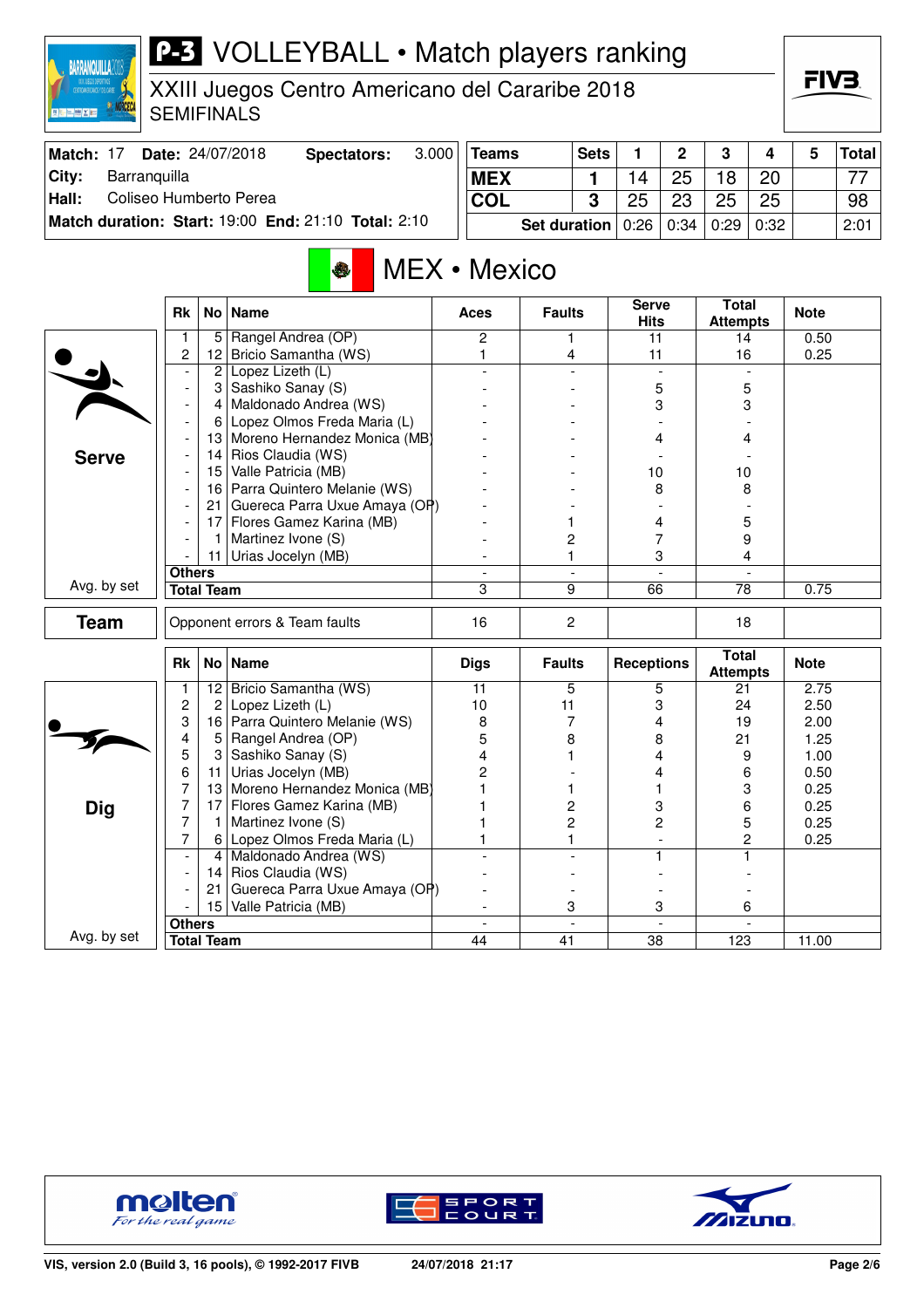#### **P-3** VOLLEYBALL • Match players ranking **BARRANQUILLA2018**

XXIII Juegos Centro Americano del Cararibe 2018 SEMIFINALS

| Match: 17 | Date: 24/07/2018                                    | Spectators: | 3.000 | Teams                                    | <b>Sets</b> |    | C  | 3  |    | Total <sup> </sup> |
|-----------|-----------------------------------------------------|-------------|-------|------------------------------------------|-------------|----|----|----|----|--------------------|
| City:     | Barranguilla                                        |             |       | <b>MEX</b>                               |             | 14 | 25 | 18 | 20 | 77                 |
| Hall:     | Coliseo Humberto Perea                              |             |       | COL                                      |             | 25 | 23 | 25 | 25 | 98                 |
|           | Match duration: Start: 19:00 End: 21:10 Total: 2:10 |             |       | Set duration   0:26   0:34   0:29   0:32 |             |    |    |    |    | 2:01               |

### MEX • Mexico

|                         | <b>Rk</b>                |                   | No   Name                        | <b>Running</b><br><b>Sets</b> | <b>Faults</b>            | <b>Still</b><br><b>Sets</b>       | <b>Total</b><br><b>Attempts</b> | <b>Note</b> |
|-------------------------|--------------------------|-------------------|----------------------------------|-------------------------------|--------------------------|-----------------------------------|---------------------------------|-------------|
|                         | 1                        | 1                 | Martinez Ivone (S)               | 22                            | 2                        | 50                                | 74                              | 5.50        |
|                         | $\overline{c}$           | 3                 | Sashiko Sanay (S)                | 15                            |                          | 32                                | 47                              | 3.75        |
| $\overline{\psi}$       | 3                        | 6                 | Lopez Olmos Freda Maria (L)      |                               |                          |                                   | 1                               | 0.25        |
|                         | 3                        | 11                | Urias Jocelyn (MB)               |                               |                          |                                   | $\overline{c}$                  | 0.25        |
|                         | $\overline{\phantom{a}}$ | $\overline{c}$    | Lopez Lizeth (L)                 |                               |                          | 12                                | $\overline{12}$                 |             |
|                         |                          | 4                 | Maldonado Andrea (WS)            |                               |                          |                                   |                                 |             |
|                         |                          | 5                 | Rangel Andrea (OP)               |                               |                          | 4                                 | 4                               |             |
| <b>Set</b>              |                          | 12                | Bricio Samantha (WS)             |                               |                          | 4                                 | 4                               |             |
|                         |                          | 13                | Moreno Hernandez Monica (MB)     |                               |                          |                                   |                                 |             |
|                         |                          | 14                | Rios Claudia (WS)                |                               |                          |                                   |                                 |             |
|                         |                          | 15                | Valle Patricia (MB)              |                               |                          | 3                                 | 3                               |             |
|                         | $\overline{\phantom{a}}$ | 16                | Parra Quintero Melanie (WS)      |                               |                          | 4                                 | 4                               |             |
|                         |                          | 17                | Flores Gamez Karina (MB)         |                               |                          | 5                                 | 5                               |             |
|                         |                          |                   | 21 Guereca Parra Uxue Amaya (OP) |                               |                          |                                   |                                 |             |
|                         | <b>Others</b>            |                   |                                  |                               | $\overline{\phantom{a}}$ |                                   |                                 |             |
| Avg. by set             |                          | <b>Total Team</b> |                                  | 39                            | $\overline{c}$           | 116                               | 157                             | 9.75        |
|                         |                          |                   |                                  |                               |                          |                                   |                                 |             |
|                         | Rk                       |                   | No   Name                        | <b>Excellents</b>             | <b>Faults</b>            | <b>Serve</b><br><b>Receptions</b> | <b>Total</b><br><b>Attempts</b> | <b>Note</b> |
|                         | 1                        | $\overline{2}$    | Lopez Lizeth (L)                 | 17                            | 1                        | 6                                 | 24                              | 66.67       |
|                         | 2                        | 12 <sub>2</sub>   | Bricio Samantha (WS)             | 25                            | 2                        | 19                                | 46                              | 50.00       |
|                         | $\overline{\phantom{a}}$ | 16                | Parra Quintero Melanie (WS)      | 5                             |                          | 8                                 | 13                              |             |
|                         | $\blacksquare$           | 4                 | Maldonado Andrea (WS)            |                               |                          | 2                                 | 3                               |             |
|                         | $\overline{\phantom{a}}$ | 5                 | Rangel Andrea (OP)               |                               |                          | 3                                 | 3                               |             |
|                         |                          | 11                | Urias Jocelyn (MB)               |                               |                          | 2                                 | 2                               |             |
|                         |                          | 17                | Flores Gamez Karina (MB)         |                               |                          |                                   | 2                               |             |
|                         |                          | 1                 | Martinez Ivone (S)               |                               |                          |                                   |                                 |             |
| <b>Reception</b>        |                          | 3                 | Sashiko Sanay (S)                |                               |                          |                                   |                                 |             |
|                         |                          | 6                 | Lopez Olmos Freda Maria (L)      |                               |                          |                                   |                                 |             |
|                         |                          | 13                | Moreno Hernandez Monica (MB)     |                               |                          |                                   |                                 |             |
|                         |                          | 14                | Rios Claudia (WS)                |                               |                          |                                   |                                 |             |
|                         |                          | 15                | Valle Patricia (MB)              |                               |                          |                                   |                                 |             |
|                         |                          | 21                | Guereca Parra Uxue Amaya (OP)    |                               |                          |                                   |                                 |             |
| Eff. %<br>Limit: 20.00% | <b>Others</b>            | <b>Total Team</b> |                                  | 49                            | 3                        | 41                                | 93                              | 49.46       |





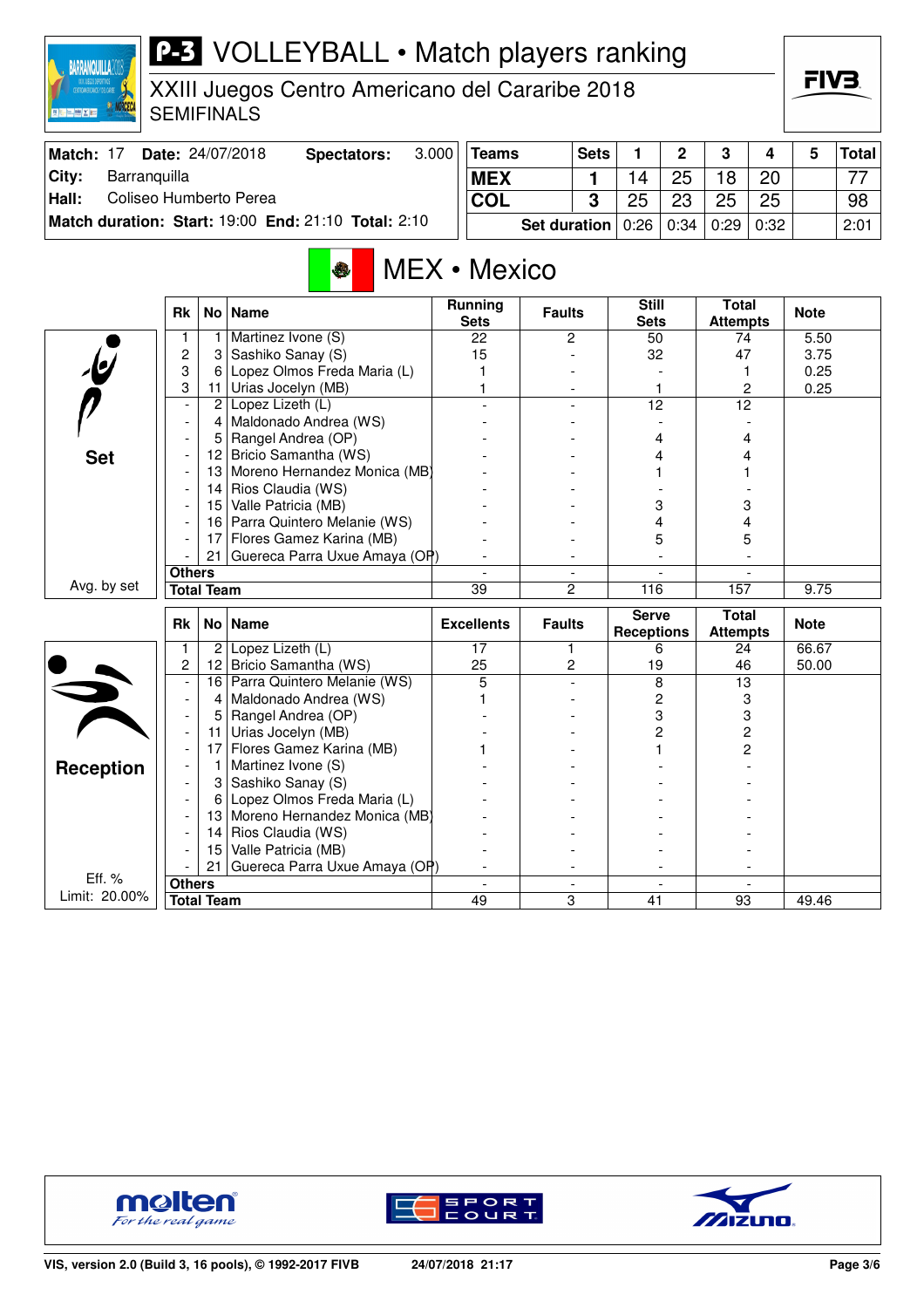XXIII Juegos Centro Americano del Cararibe 2018 SEMIFINALS

| Match: 17 | <b>Date: 24/07/2018</b>                             | Spectators: | 3.000 | Teams                                    | <b>Sets</b> |    | C  | ു  | 4  | Total ∣ |
|-----------|-----------------------------------------------------|-------------|-------|------------------------------------------|-------------|----|----|----|----|---------|
| City:     | Barranquilla                                        |             |       | <b>MEX</b>                               |             |    | 25 | 18 | 20 | ララ      |
| Hall:     | Coliseo Humberto Perea                              |             |       | <b>COL</b>                               | າ           | 25 | 23 | 25 | 25 | 98      |
|           | Match duration: Start: 19:00 End: 21:10 Total: 2:10 |             |       | Set duration   0:26   0:34   0:29   0:32 |             |    |    |    |    | 2:01    |

### **COL** • Colombia

|               | <b>Rk</b>                |                   | No   Name                                | <b>Spikes</b>         | <b>Faults</b>  | <b>Shots</b>    | <b>Total</b><br><b>Attempts</b> | <b>Note</b> |
|---------------|--------------------------|-------------------|------------------------------------------|-----------------------|----------------|-----------------|---------------------------------|-------------|
|               | 1                        | 3                 | Segovia Dayana (WS)                      | 19                    | 6              | 10              | 35                              | 54.29       |
|               | $\overline{c}$           | 18                | Martinez Maria Margarita (WS)            | 10                    | $\overline{c}$ | 14              | 26                              | 38.46       |
|               | 3                        | 19                | Coneo Amanda (WS)                        | 16                    | $\overline{7}$ | 20              | 43                              | 37.21       |
|               | $\overline{\phantom{a}}$ | 16                | Rangel Melissa (MB)                      | 9                     |                | 6               | 15                              |             |
|               | $\overline{a}$           | 2                 | Soto Yeisy (MB)                          | 3                     |                | 3               | 6                               |             |
|               |                          | 15                | Marin Maria Alejandra (S)                | 2                     | 1              | 3               | 6                               |             |
|               |                          | 20                | Pasos Veronica (OP)                      |                       |                | 2               | 2                               |             |
| <b>Spike</b>  |                          | 5                 | Olaya Ana Karina (WS)                    |                       |                |                 |                                 |             |
|               |                          | 6                 | Carabali Valerin (MB)                    |                       |                |                 |                                 |             |
|               |                          | 9                 | Toro Juliana (L)                         |                       |                |                 |                                 |             |
|               |                          | 11                | Perez Giselle (WS)                       |                       |                |                 |                                 |             |
|               |                          | 12                | Montaño Ivonne (OP)                      |                       |                |                 |                                 |             |
|               |                          | 14                | Velasquez Angie (S)                      |                       |                |                 |                                 |             |
|               |                          | 17                | Sarmiento Maria (L)                      |                       |                |                 |                                 |             |
| Succ. %       | <b>Others</b>            |                   |                                          |                       |                |                 |                                 |             |
| Limit: 15.00% |                          | <b>Total Team</b> |                                          | 59                    | 16             | 58              | $\overline{133}$                | 44.36       |
|               |                          |                   |                                          |                       |                |                 |                                 |             |
|               | Rk                       |                   | No   Name                                | Kill<br><b>Blocks</b> | <b>Faults</b>  | <b>Rebounds</b> | <b>Total</b>                    | <b>Note</b> |
|               | 1                        | 16                | Rangel Melissa (MB)                      | 5                     |                | 15              | <b>Attempts</b><br>25           | 1.25        |
|               | $\overline{c}$           | 3                 |                                          | 4                     | 5<br>3         | 1               | 8                               | 1.00        |
|               | 3                        | $\overline{c}$    | Segovia Dayana (WS)                      |                       | 6              | 11              | 18                              | 0.25        |
|               |                          | $\overline{5}$    | Soto Yeisy (MB)<br>Olaya Ana Karina (WS) |                       |                |                 |                                 |             |
|               |                          | 6                 | Carabali Valerin (MB)                    |                       |                |                 |                                 |             |
|               |                          | 9                 | Toro Juliana (L)                         |                       |                |                 |                                 |             |
|               |                          | 11                | Perez Giselle (WS)                       |                       |                |                 |                                 |             |
|               |                          | 12                | Montaño Ivonne (OP)                      |                       |                |                 |                                 |             |
| <b>Block</b>  |                          | 14                | Velasquez Angie (S)                      |                       |                |                 |                                 |             |
|               |                          | 17                | Sarmiento Maria (L)                      |                       |                |                 |                                 |             |
|               |                          | 20                | Pasos Veronica (OP)                      |                       |                |                 |                                 |             |
|               |                          | 19 <sup>1</sup>   | Coneo Amanda (WS)                        |                       |                | 5               | 6                               |             |
|               |                          | 18                | Martinez Maria Margarita (WS)            |                       | 3              | 6               | 9                               |             |
|               |                          | 15                | Marin Maria Alejandra (S)                |                       | 3              | 2               | 5                               |             |
| Avg. by set   | <b>Others</b>            |                   |                                          | $\overline{a}$        | $\overline{a}$ | $\overline{a}$  | $\overline{a}$                  |             |



**BARRANQUILLA**2018



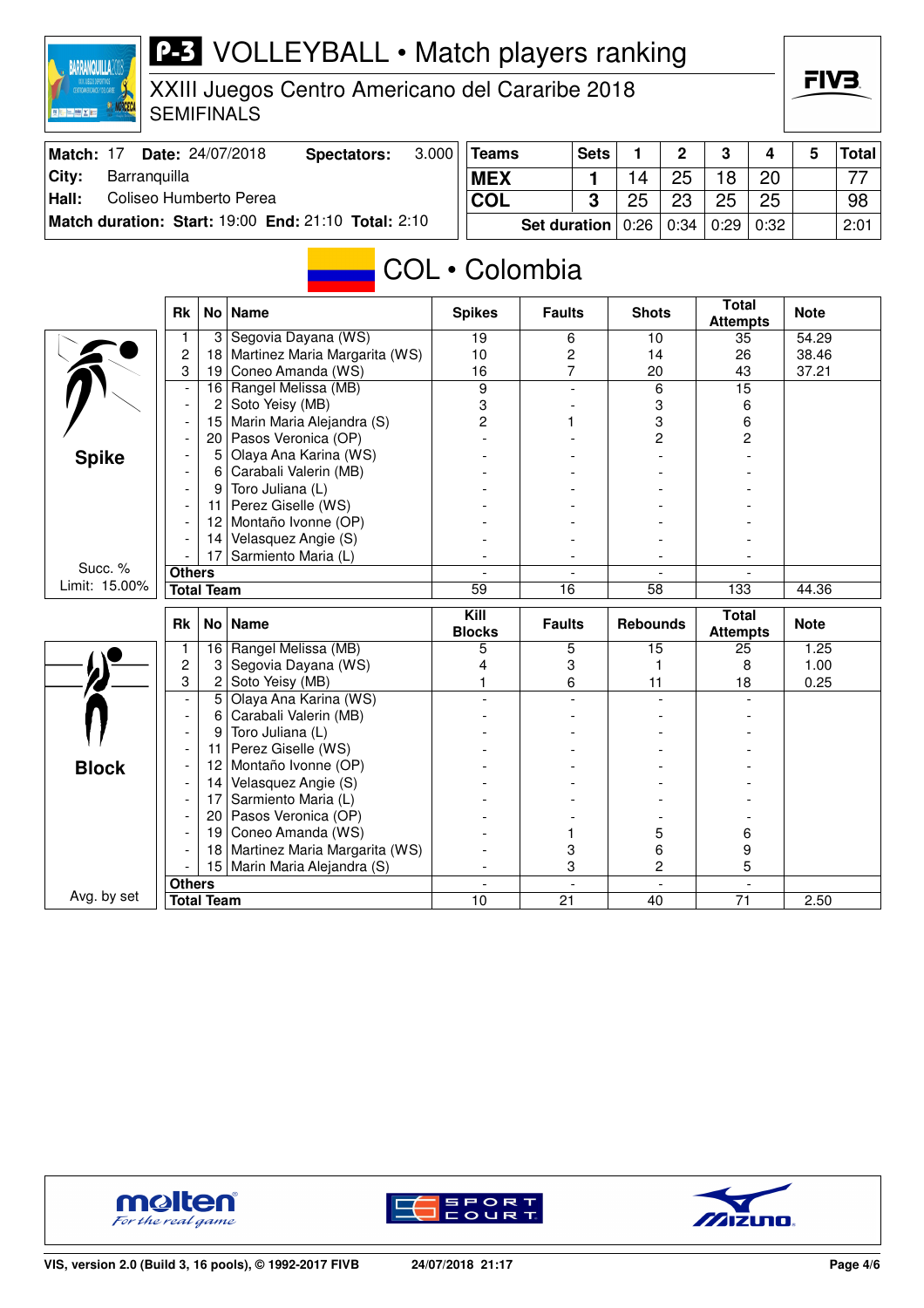### **P-3** VOLLEYBALL • Match players ranking **BARRANQUILLA**2018

XXIII Juegos Centro Americano del Cararibe 2018 SEMIFINALS

| Match: 17 | Date: 24/07/2018                                    | Spectators: | 3.000 | <b>Teams</b>                             | Sets |    | $\overline{2}$ | - 3 | 4  | Total |
|-----------|-----------------------------------------------------|-------------|-------|------------------------------------------|------|----|----------------|-----|----|-------|
| City:     | Barranquilla                                        |             |       | <b>MEX</b>                               |      |    | 25             | 18  | 20 |       |
| Hall:     | Coliseo Humberto Perea                              |             |       | COL                                      |      | 25 | 23             | 25  | 25 | 98    |
|           | Match duration: Start: 19:00 End: 21:10 Total: 2:10 |             |       | Set duration   0:26   0:34   0:29   0:32 |      |    |                |     |    | 2:01  |

### COL • Colombia

|              | <b>Rk</b>                |                   | No   Name                     | <b>Aces</b>                    | <b>Faults</b>                  | <b>Serve</b><br><b>Hits</b> | Total<br><b>Attempts</b> | <b>Note</b>       |
|--------------|--------------------------|-------------------|-------------------------------|--------------------------------|--------------------------------|-----------------------------|--------------------------|-------------------|
|              |                          | 3                 | Segovia Dayana (WS)           |                                |                                | 11                          | 12                       | 0.25              |
|              | 1                        | 2                 | Soto Yeisy (MB)               |                                | 1                              | 23                          | 25                       | 0.25              |
|              | 1                        | 15                | Marin Maria Alejandra (S)     |                                | 1                              | 15                          | 17                       | 0.25              |
|              | $\blacksquare$           | 5                 | Olaya Ana Karina (WS)         |                                |                                |                             |                          |                   |
|              | $\overline{\phantom{a}}$ | 6                 | Carabali Valerin (MB)         |                                |                                |                             |                          |                   |
|              | $\blacksquare$           | 9                 | Toro Juliana (L)              |                                |                                |                             |                          |                   |
|              |                          | 11                | Perez Giselle (WS)            |                                |                                |                             |                          |                   |
| <b>Serve</b> |                          | 12                | Montaño Ivonne (OP)           |                                |                                |                             |                          |                   |
|              |                          | 14                | Velasquez Angie (S)           |                                |                                | 2                           | $\overline{2}$           |                   |
|              |                          |                   | 16 Rangel Melissa (MB)        |                                |                                | 11                          | 11                       |                   |
|              |                          | 17                | Sarmiento Maria (L)           |                                |                                |                             |                          |                   |
|              |                          | 20                | Pasos Veronica (OP)           |                                |                                |                             |                          |                   |
|              |                          | 18                | Martinez Maria Margarita (WS) |                                |                                | 14                          | 15                       |                   |
|              |                          |                   | 19 Coneo Amanda (WS)          |                                | 1                              | 14                          | 15                       |                   |
|              | <b>Others</b>            |                   |                               |                                | $\blacksquare$                 |                             |                          |                   |
| Avg. by set  |                          | <b>Total Team</b> |                               | 3                              | 4                              | 90                          | 97                       | 0.75              |
| <b>Team</b>  |                          |                   | Opponent errors & Team faults | 26                             | 3                              |                             | 29                       |                   |
|              |                          |                   |                               |                                |                                |                             |                          |                   |
|              |                          |                   |                               |                                |                                |                             | <b>Total</b>             |                   |
|              | <b>Rk</b>                |                   | No   Name                     | <b>Digs</b>                    | <b>Faults</b>                  | <b>Receptions</b>           | <b>Attempts</b>          | <b>Note</b>       |
|              | 1                        | 9                 | Toro Juliana (L)              | $\overline{23}$                | 5                              | 4                           | 32                       | $\overline{5.75}$ |
|              | $\overline{c}$           | 18                | Martinez Maria Margarita (WS) | 11                             | 4                              | 6                           | 21                       | 2.75              |
|              | 3                        | 3                 | Segovia Dayana (WS)           | 10                             | 8                              | 3                           | 21                       | 2.50              |
|              | 4                        | 19                | Coneo Amanda (WS)             | 7                              | 4                              | 4                           | 15                       | 1.75              |
|              | 5                        | 15                | Marin Maria Alejandra (S)     | 6                              | 4                              | 7                           | 17                       | 1.50              |
|              | 6                        | $\overline{c}$    | Soto Yeisy (MB)               | $\overline{c}$                 | 1                              |                             | 3                        | 0.50              |
|              | $\overline{7}$           | 16                | Rangel Melissa (MB)           | $\mathbf{1}$                   | 1                              | $\overline{c}$              | 4                        | 0.25              |
| <b>Dig</b>   |                          | $5\overline{)}$   | Olaya Ana Karina (WS)         |                                |                                |                             |                          |                   |
|              |                          | 6                 | Carabali Valerin (MB)         |                                |                                |                             |                          |                   |
|              |                          | 11                | Perez Giselle (WS)            |                                |                                |                             |                          |                   |
|              |                          | 12 <sup>2</sup>   | Montaño Ivonne (OP)           |                                |                                |                             |                          |                   |
|              |                          | 17                | Sarmiento Maria (L)           |                                |                                |                             |                          |                   |
|              |                          | 20                | Pasos Veronica (OP)           |                                |                                | 2                           | 2                        |                   |
|              |                          |                   | 14 Velasquez Angie (S)        |                                | 1                              | 1                           | 2                        |                   |
| Avg. by set  | <b>Others</b>            | <b>Total Team</b> |                               | $\overline{\phantom{a}}$<br>60 | $\overline{\phantom{a}}$<br>28 | $\overline{a}$<br>29        | $\blacksquare$<br>117    | 15.00             |